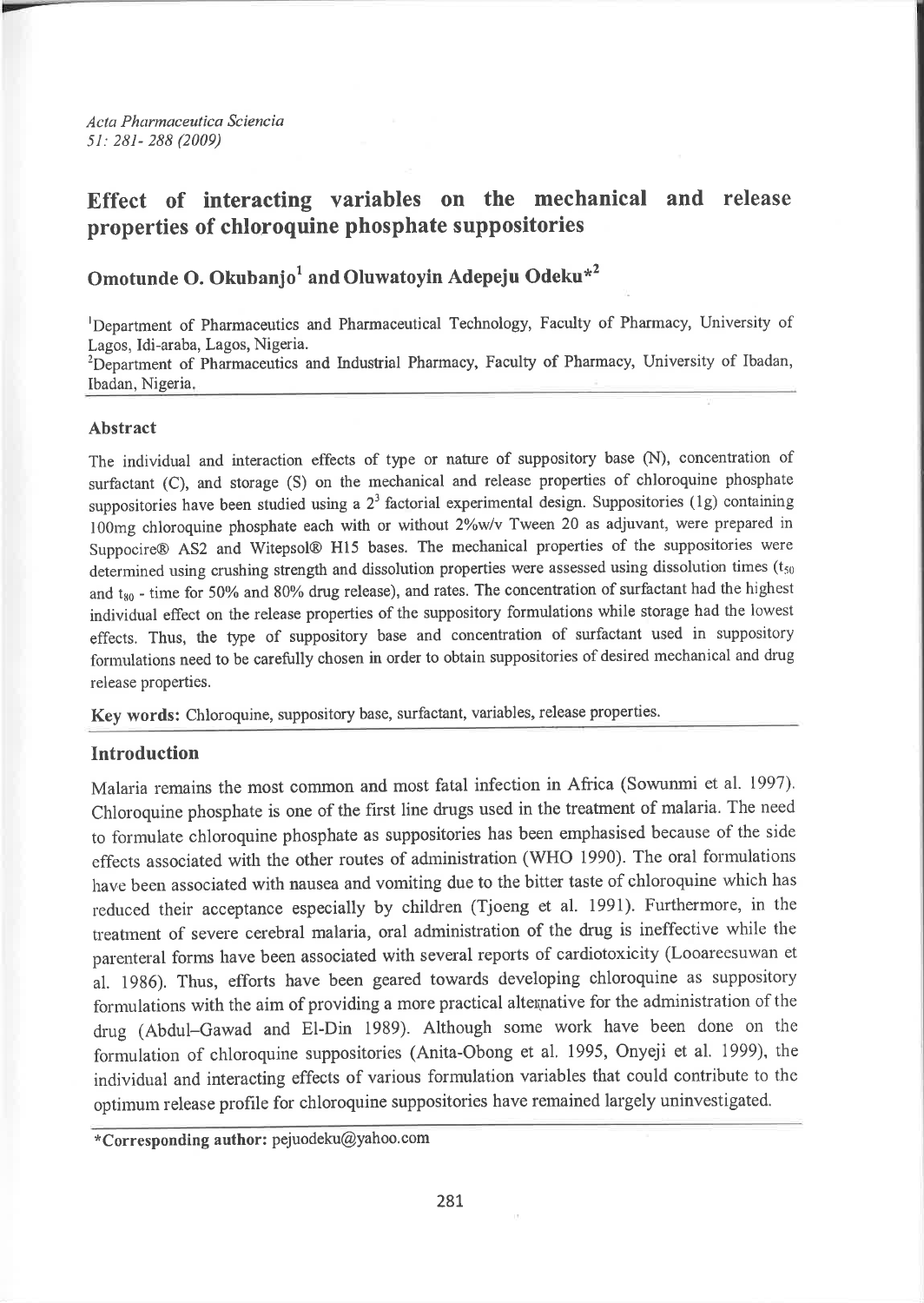Studies haye shown that the physical and release properties of many suppositories depend considerably on the physicochemical properties of the drug, suppository base and formulation adiuvants (Zuber et al. 1998, Onyeji et al. 1999) and a lot of formulation work is normally required to optimise the properties of suppository preparations. Suppository bases are vehicles in which medicaments intended for rectal administration are incorporated and the types of bases employed in the formulation of suppository are important factor in the absorption process as they determine the pattern of drug release (Muller 1936). Witepsol@ Hl5 and Suppocire@ AS2 are synthetic hard fats prepared by hydrolysing and hydrogenating vegetable oil. The resulting fatty acids are then re-esterified by heating with glycerol. Controlled modification of the process yields a wide range of materials containing mixtures of mono-, di- and tri-glycerides of saturated fatty acids with chain lengths C<sub>9</sub> to C<sub>17.</sub> Suppocire® AS2 has a melting range of 35.0-36.5"C and hydroxyl value of 15-25 while Witepsol@ Hl5 has a melting range of 33.5-35.5 "C and hydroxyl value of  $\leq$ 15. Both bases are versatile and suitable for all types of production equipment (Berko et al. 2002). Moreover, synthetic hard fats have good resistance to oxidation and different grades are available which can be chosen to suit particular climatic conditions. They are therefore likely to be suitable for the production of suppositories to be used and stored especially in the hot and humid topical climate.

Excipients such as diluents, adsorbents, surfactants, lubricants, antimicrobials, preservatives and colorants may also be added to suppository formulations when necessary to improve the properties of fornıulated suppositories (Adegboye and Itiola 2003). Surfactants suçh as Polyoxyethylenesorbitan fatty esters (Tween 20 or 80) and sodium salicylate are included in suppository formulations to enhance release and subsequent absorption of drug from the suppository formulations. Surfactants act by lowering the surface tension of the suppository base and thus increasing particle contact between drug and base (Herman 1995). The hydrophilic nature of the non ionic surfactant (Tween 20) has also been reported to aid this kind of particle contact thus further promoting the absorption enhancing capability of this group of chemical agents (Akala et al. 1991).

Thus in the present work, the relative individual and interaction effects of type or nature of base (N), concentration of surfactant (C), and storage on the mechanical and release properties of chloroquine phosphate suppositories have been studied using a  $2<sup>3</sup>$  factorial experimental design (Woolfall 1964, Odeku and Itiola 2003a), which has already proved useful in the analysis of the quantitative individual and interaction effects of various formulation factors on metronidazole suppositories (Adegboye and Itiola 2003). The mechanical properties of the suppository which are indicator of the ability of the suppositories to withstand the rigours of handling involved in manufacture, transportation, dispensing and usage, were assess using the crushing strength (CS), and the release properties of the suppositories were assessed using the dissolution times  $(t_{50}$  and  $t_{80}$  - the time required for 50% and 80% of drug to be released) and dissolution rates,  $k_1$ and  $k_2$ .

## Materials and Methods

The materials used were: Suppocire® AS2, (USP/NF) (GATTEFOSSE, Cedex, France), Witepsol® H15 (Brome and Schiınmer Ltd., Hampshire, England), Tween@ 20 (polyoxyethylene (20) sorbiian) (BDH Chemical Ltd Poole, England), Chloroquine phosphate powder (Bayer, Leverkusen, Germany),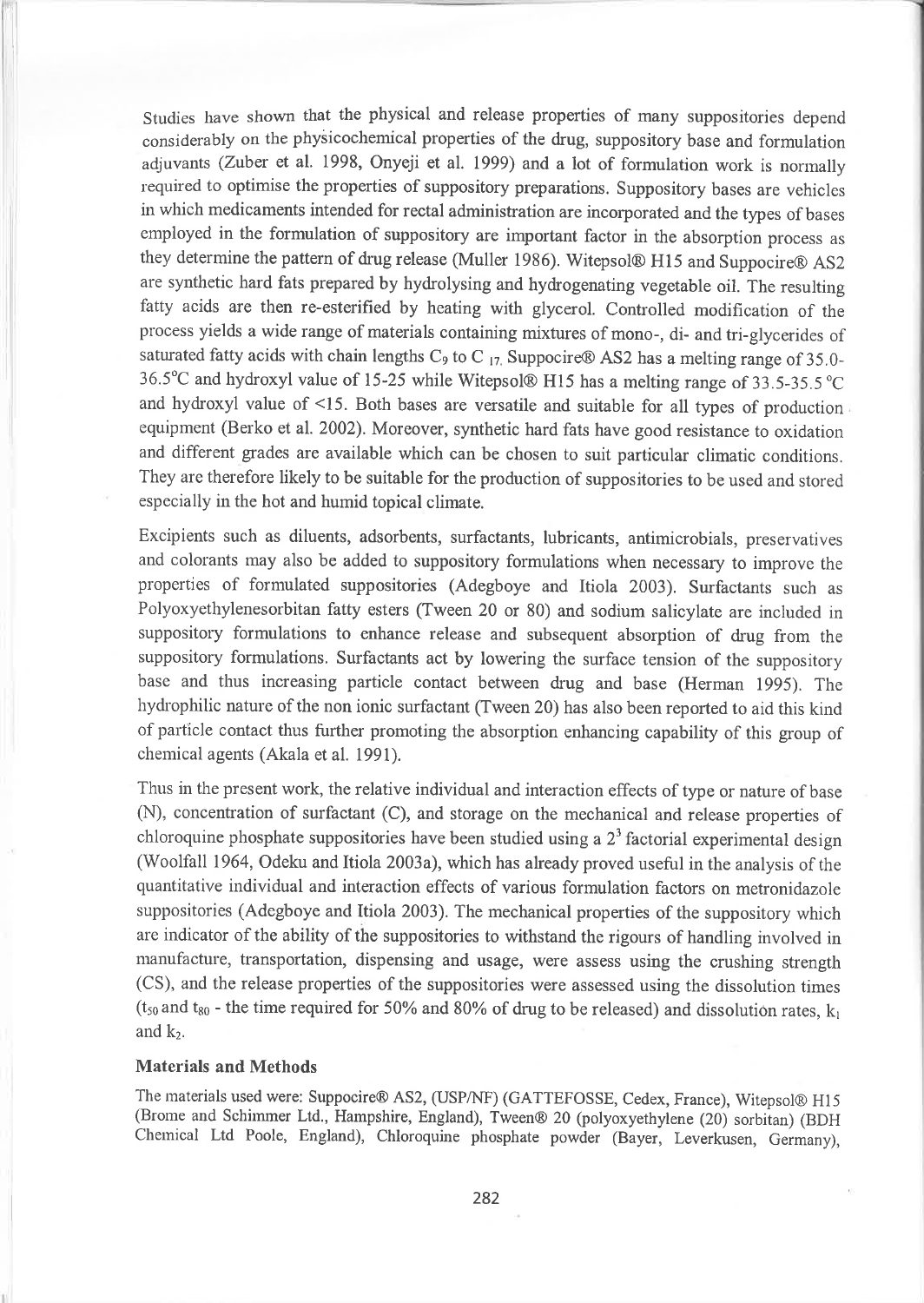Anhydrous disodium hydrogen orthophosphate (BDH Chemical Ltd., Poole, England), Potassium dihydrogen orthophosphate (BDH chemical Ltd., Poole, England.)

## Preparation of chloroquine suppositories

Chloroquine suppositories (lg) were prepared by the fusion method (BP, 1994) using Suppocire@ AS2 and Witepsol@ H15 as suppository base. The chloroquine phosphate powder was passed through <sup>a</sup> l00pın ınesh sieve before incorporation into the base. The suppositories were prepared in metal ııoulds with six cavities. The displacement values of the bases were determined and suppositories containing 100mg chloroquine phosphate with or without surfactant Tween 20, were prepared in batches. The suppositories were kept at room temperature for 24 h after removal from the mould to allow for uniform  $\frac{1}{2}$  solidification and crystal transformation. They were then stored in the refrigerator at  $4^{\circ}$ C and some were stored at normal laboratory conditions (Average temperature of  $25\pm2^{\circ}$ C) to assess the effect of storage.

## Evaluation of the mechanical and release properties of the suppository

The crushing strength of the suppositories was determined using a Monsanto hardness tester (Monsanto, Cambridge, UK). The force required to deform or break the suppository in Newton (N) was measured.

Content uniformity was determined using spectrophotometric method (USP, 1980). Chloroquine srıppositories selected from each of the batches of the samples were melted in l00 ml with the dissolution medium (0.2M phosphate buffer pH 7.0). After dilution, the solution was assayed using a UV/Visible Spectrophotometer (Jenway 6305, RealLabware Unit 33, Watford Herts., UK) at a wavelength of 342nm. The drug content in each batch (20) of suppositories was found to be  $\geq$  95%.

Dissolution test for the chloroquine suppositories was carried out using the Hanson's easy lift dissolution test apparatus (Hanson Research, Northridge CA, USA). Each suppository was placed in a basket which was fitted to a spindle rotated at 100rpm. The basket was lowered into a flask containing 500 ml of 0.2 M phosphate buffer, pH 7.0 (USP 1980) maintained at constant temperature of  $37\pm1^{\circ}$ C. 5 ml samples were taken at different time intervals and replaced with 5 ml of fresh dissolution medium maintained at the same temperature. The amount of chloroquine released was determined spectrophotometrically at 342nm.

The integrated form of the equation of Noyes and Whitney (1897), which has found wide application in describing the release kinetics of drugs from tablet dosage forms (Kitazawa et al. 1975, Odeku and Itiola 2003b) used for the analysis of the suppository formulation, is given below:

$$
\ln[C_s/(C_s-C)] = kt \tag{1}
$$

Where  $C_s$  is the concentration of the solute at saturation, C is its concentration at time t, and k is a dissolution rate constant. Adegboye and Itiola (2003) have found this equation applicable to the release kinetics of suppository formulations. Kitazawa plots of ln [Cs/(Cs-C) ] versus t were constructed for all formulations (Kitazawa et al. 1975).

#### Data analysis

The factorial experimental design which involved the application of simple statistics was used to study the effect of the nature of suppository base (N), concentration of surfactant (C), and storage (S) on the ınechanical and release properties of chloroquine suppository (Woolfall 1964, odeku and Itiola 2003a). The basis of the experimental design was that each of the three variables was utilized at a "high" level (denoted by the subscript, H) and a "low" level (denoted by the subscript, L). The number of experiments in the design was  $2<sup>3</sup> = 8$ . Using the above nomenclature the various combinations between the variables used in the design were:

> $N_1 S_I C_I$ ,  $N_I S_I C_H$ ,  $N_L S_H C_L$ ,  $N_L S_H C_H$  $N_HS_1C_1$ ,  $N_HS_1C_H$ ,  $N_HS_HC_L$ ,  $N_HS_HC_H$  $N_L$  = Nature of base (Suppocire® AS20)  $N_H$  = Nature of base (Witepsol® H150)  $C_L$  = concentration of the surfactant, (0%w/v)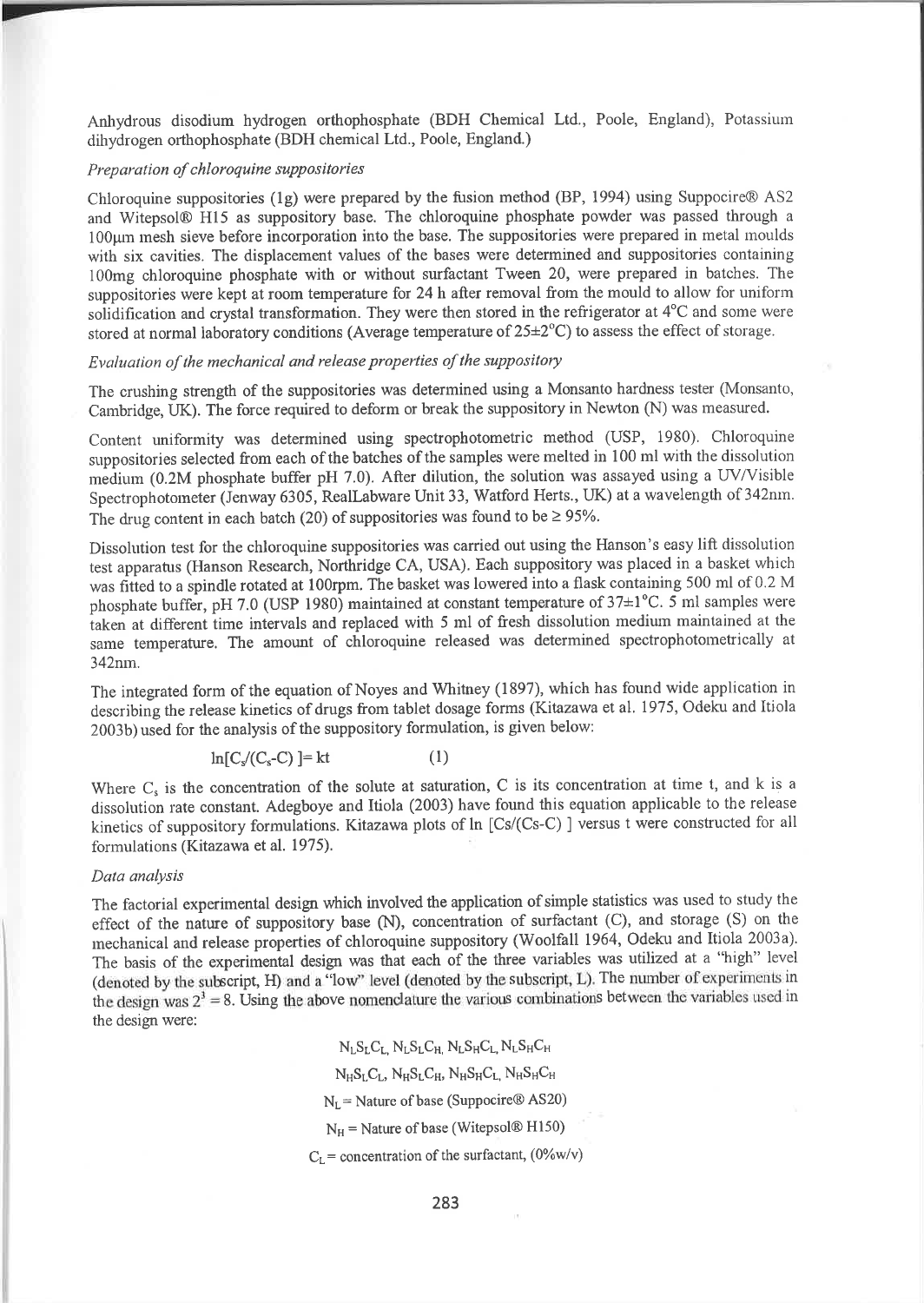$C_H$  = Concentration of the surfactant (Tween 20- 2%w/v)

 $S_1$  = Storage time (0 months)

 $S_H$  = Storage time (six months)

By grouping the results into a number of sets, it was possible to assess the effects that each of the three variables had separately on the mechanical and release properties of üe tablets and also to determine whether the variables were interacting or acting independently of each other.

The effects of increasing N, from its "low" level to its "high" level on the various parameters were found by summing all the results (CS or t<sub>50</sub> or t<sub>80</sub> or t<sub>i</sub> or k<sub>1</sub> or k<sub>2</sub>) of samples containing "high" level of N and subtracting the sum of the results of samples containing "low" levels of N. That is:

 $\frac{1}{4}$ [(N<sub>H</sub>S<sub>I</sub> C<sub>I</sub> +N<sub>H</sub>S<sub>H</sub>C<sub>H</sub>+N<sub>H</sub>S<sub>H</sub>C<sub>t</sub> +N<sub>H</sub>S<sub>I</sub> C<sub>H</sub>) - (N<sub>L</sub>S<sub>H</sub>C<sub>H</sub>+N<sub>I</sub> S<sub>I</sub> C<sub>I</sub> +N<sub>I</sub> S<sub>H</sub>C<sub>I</sub> +N<sub>I</sub> S<sub>I</sub> C<sub>H</sub>)

The amount by which the result departs from zero (irrespective of whether positive or negative) was a quantitative measure of the effect of nature of base on crushing strength (CS) or release properties ( $t_{50}$  or  $t_{80}$  or  $t_1$  or  $k_1$  or  $k_2$ ). Similar expressions were used to evaluate values for C and S.

To determine whether there was any interaction between two variables, the (CS) or release properties ( $t_{50}$  or  $t_{80}$  or  $t_1$  or  $k_1$  or  $k_2$ ) results of the combinations in which they appear together at either "high" or "low" levels were summed and the sum of other combinations subtracted from this to obtain the interaction coefficient. For example, for N and C:

 $\frac{1}{4}[(N_HS_HC_H+N_HS_LC_H+N_LS_LC_L+N_LS_HC_L)-(N_HS_LC_L+N_HS_HC_L+N_LS_HC_H+N_LS_LC_H)]$ 

A zero result indicates no interaction. A significant departure from zero indicates that the two variables interact with each other. The magnitude of the extent to which the values departs from zero is an indication of the level of interaction. Similar expressions were used to determine the interaction if any between N and S and C and S.

## Statistical Analysis

Statistical analysis to compare the individual and interaction effects of the formulation variables on the crushing strength and drug release properties of chloroquine srıppository was done with the Kruskal-Wallis test, a non-parametric multiple comparison test, using the computer software Graphpad Prism® 4 (GraphPad Software Inc., San Diego, USA). Individual differences between the formulations were performed using the Dunn's multiple comparison tests. At 95 % confidence interval,  $p$  values less than or equal to 0.05 were considered significant.

# Results and Discussion

The amount of chloroquine phosphate released from the suppositories was plotted against time and representative plots for suppositories with and without the surfactant is presented in Figurel.

The values of  $t_{50}$  and  $t_{80}$  (i.e. time required for 50% and 80 % of chloroquine phosphate to be released respectively) were calculated. Typical plots of Ln [Cs/ (Cs-C) versus t (Kitazawa et al. 1975) for the suppositories are shown in Figure 2.

In all cases, two straight regression lines of slopes  $k_1$  and  $k_2$  were obtained. The time at which the lines intersect, which represent the time that the release rate of the drug from the suppository changes from  $k_1$  to  $k_2$ , is denoted by  $t_1$ . The release kinetics of the suppositories prepared from the two bases was biphasic with release rates  $k_1$  and  $k_2$  (Kitazawa et al. 1975, Odeku and Itiola 2003b). Values of  $k_2$  were greater than  $k_1$  indicating that the release rate became faster after  $t_1$  for suppositories. The biphasic release rate character of the suppositories may be as a result of the release of chloroquine being limited initially by the available surface area of the suppository and probably controlled by spreading, while the second (rapid release)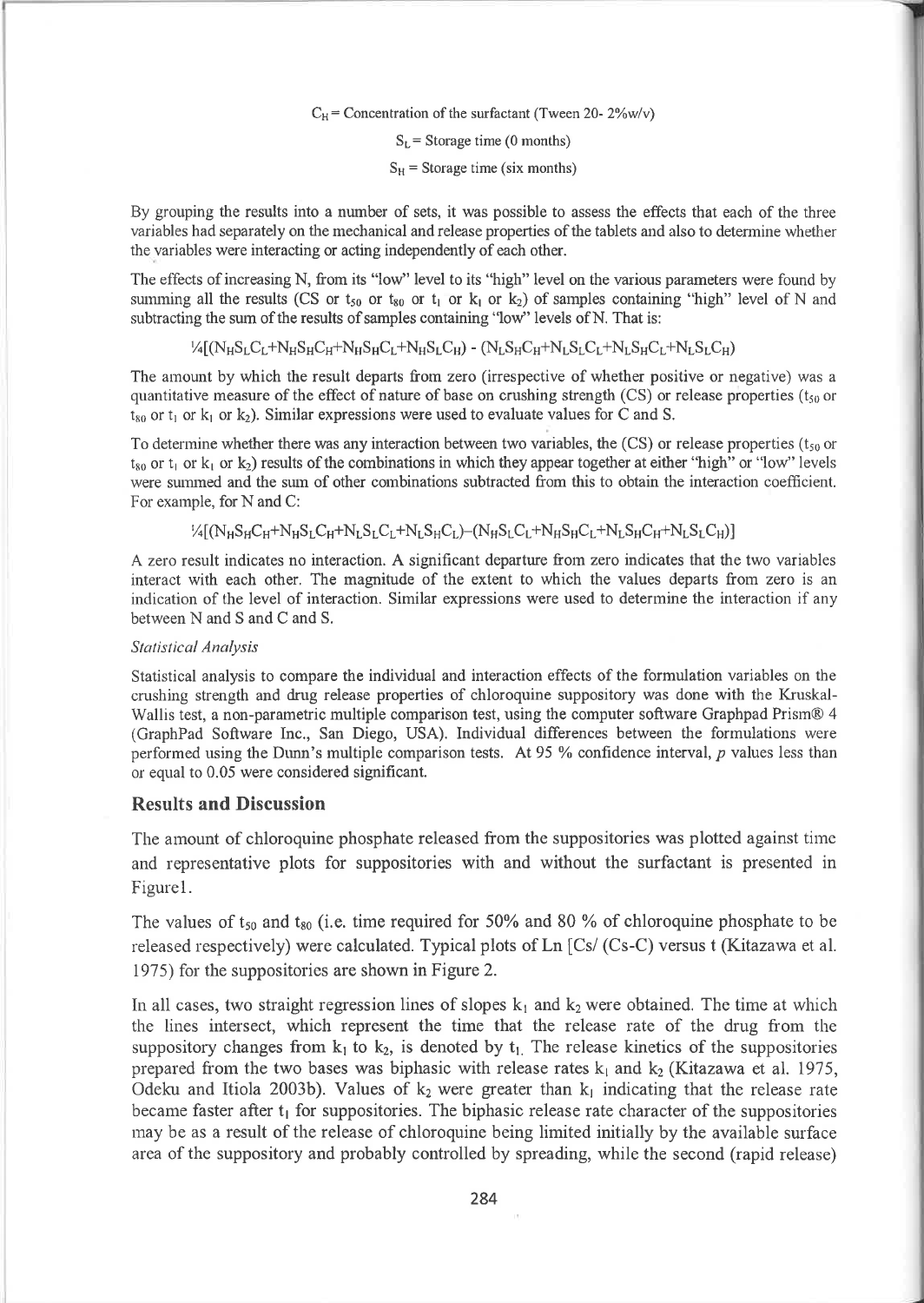phase corresponds to the increasing drug release from a melting suppository mass (Moolenaar et al. 1995).



Figure 1. Dissolution profiles of chloroquine phosphate suppositories.



Figure 2. Representative plot of Ln [Cs/ (Cs-C)] against time (mins) chloroquine phosphate suppositories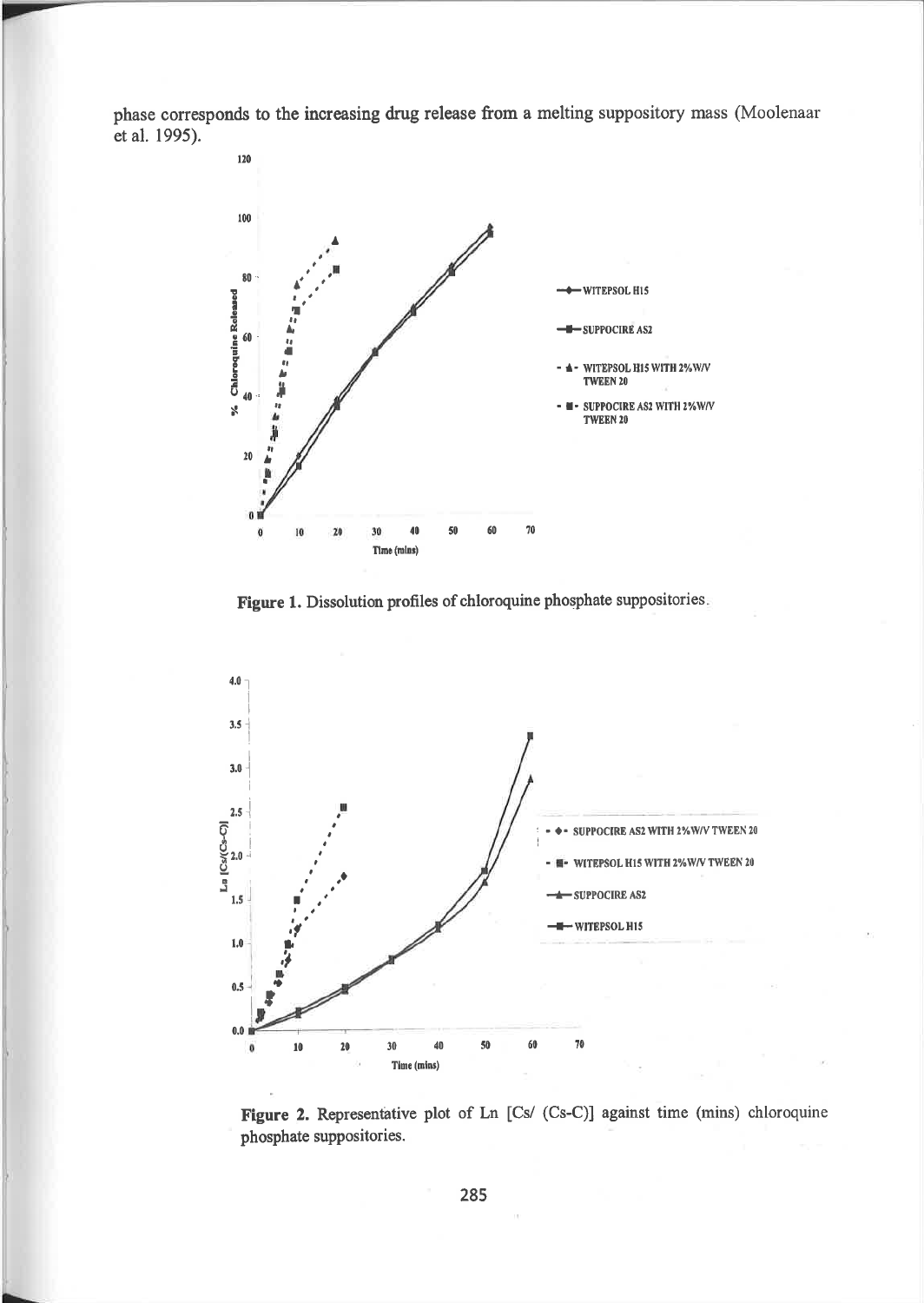The values of CS,  $t_{50}$ ,  $t_{80}$ ,  $t_1$ ,  $k_1$  and  $k_2$  used for the factorial experiment are presented in Table 1.

| Combination<br>codes | <b>Crushing strength</b><br>(N) | $\mathfrak{r}_{50}$<br>(mins) | $\mathbf{t}_{80}$<br>(mins) | (mins) | $\mathbf{k}_1$ | $k_2$ |
|----------------------|---------------------------------|-------------------------------|-----------------------------|--------|----------------|-------|
| $N_L S_L C_L$        | 14.71                           | 26.00                         | 48.00                       | 44.00  | 0.03           | 0.04  |
| $N_L S_L C_H$        | 17.17                           | 7.50                          | 17.50                       | 10.00  | 0.01           | 0.09  |
| $N_L S_H C_L$        | 17.66                           | 29.00                         | 52.00                       | 47.00  | 0.03           | 0.04  |
| $N_L S_H C_H$        | 19.61                           | 8.00                          | 19.00                       | 14.00  | 0.08           | 0.09  |
| $N_H S_L C_L$        | 21.09                           | 23.00                         | 46.00                       | 38.00  | 0.03           | 0.05  |
| $N_H S_L C_H$        | 29.42                           | 6.50                          | 11.50                       | 8.00   | 0.12           | 0.13  |
| $N_H S_H C_L$        | 24.52                           | 25.00                         | 50.00                       | 40.00  | 0.03           | 0.04  |
| $N_H S_H C_H$        | 31.88                           | 7.00                          | 14.00                       | 12.00  | 0.10           | 0.11  |

Table 1. The crushing strength (N) and dissolution times (mins) of chloroquine suppositories for factorial experimental desigrı.

These values were used to calculate the individual and interaction coefficients using relevant expressions and their values are presented in Table 2.

Table 2. Individual effects of Nature of suppository base (N), Concentration of surfactant (C), storage tiıne (S) on Crushing force (N) and dissolution times (mins) of chloroquine suppository.

| <b>Variables</b>               | $\overline{\text{CS}}$ | E50.     | $\mathfrak{r}_{80}$ |          |         |         |
|--------------------------------|------------------------|----------|---------------------|----------|---------|---------|
| <b>Independent Coefficient</b> |                        |          |                     |          |         |         |
|                                | 9.44                   | $-2.25$  | $-3.75$             | $-4.25$  | 0.03    | 0.02    |
|                                | 5.03                   | $-18.50$ | $-33.50$            | $-31.25$ | 0.05    | 0.06    |
|                                | 2.82                   | 1.50     | 3.00                | 3.25     | 0.01    | $-0.01$ |
| <b>Interaction Coefficient</b> |                        |          |                     |          |         |         |
| $N-C$                          | 2.82                   | 0.75     | $-1.75$             | 2.25     | 0.03    | 0.01    |
| $N-S$                          | 0.13                   | $-0.25$  | 0.25                | $-0.25$  | $-0.02$ | $-0.01$ |
| $C-S$                          | 0.37                   | $-1.00$  | $-1.00$             | 0.75     | $-0.01$ | $-0.00$ |

The individual and interaction coefficient values provide a clear indication of the quantitative effects of the three variables studied on the crushing strength and release properties of chloroquine suppositories. In comparing the formulation, the ranking of the independent coefficient values on crushing strength (CS) was N>C>S, on  $t_{50}$ ,  $t_{80}$ ,  $t_1$  was C>>>N>S and on k<sub>l</sub> and  $k_2$  was C $>$ N $>$ S. The negative value indicates that the values of the parameter decreased.

The effect of C indicates that presence of surfactant had the highest individual effect on the release properties of the suppositories. The suppository formulations containing the surfactant, Tween 20, at a concentration of 2% w/w showed significantly ( $p$  $>$ 0.001) higher CS, lower dissolution times and faster dissolution rates than those containing no surfactant. The crushing strength which is the amount of force required to deform or break a suppository is a measure of the strength and consistency of the suppository. This indicates that suppositories containing the surfactant possess more strength and consistency than those containing no surfactant at all. This shows that the presence of surfactant plays an important role in the dissolution profile of chloroquine suppositories. The non-ionic surfactant, Tween 20, is known to increase water incursion into fatty bases, which reduces their interfacial tension and results in increased contact between the drug particle and base (Adegboye and Itiola 2003) and thus promoting drug release from the suppository (Abdul-Gawad and El - Din, 1989). The hydrophilic nature of Tween 20 has also been reported to aid the formation of stronger bonds which will ıead to aır increase in crushing strength with the resultant increase in the ability of the suppositories to withstand the rigors of handling involved in manufacture, transportation, dispensing and usage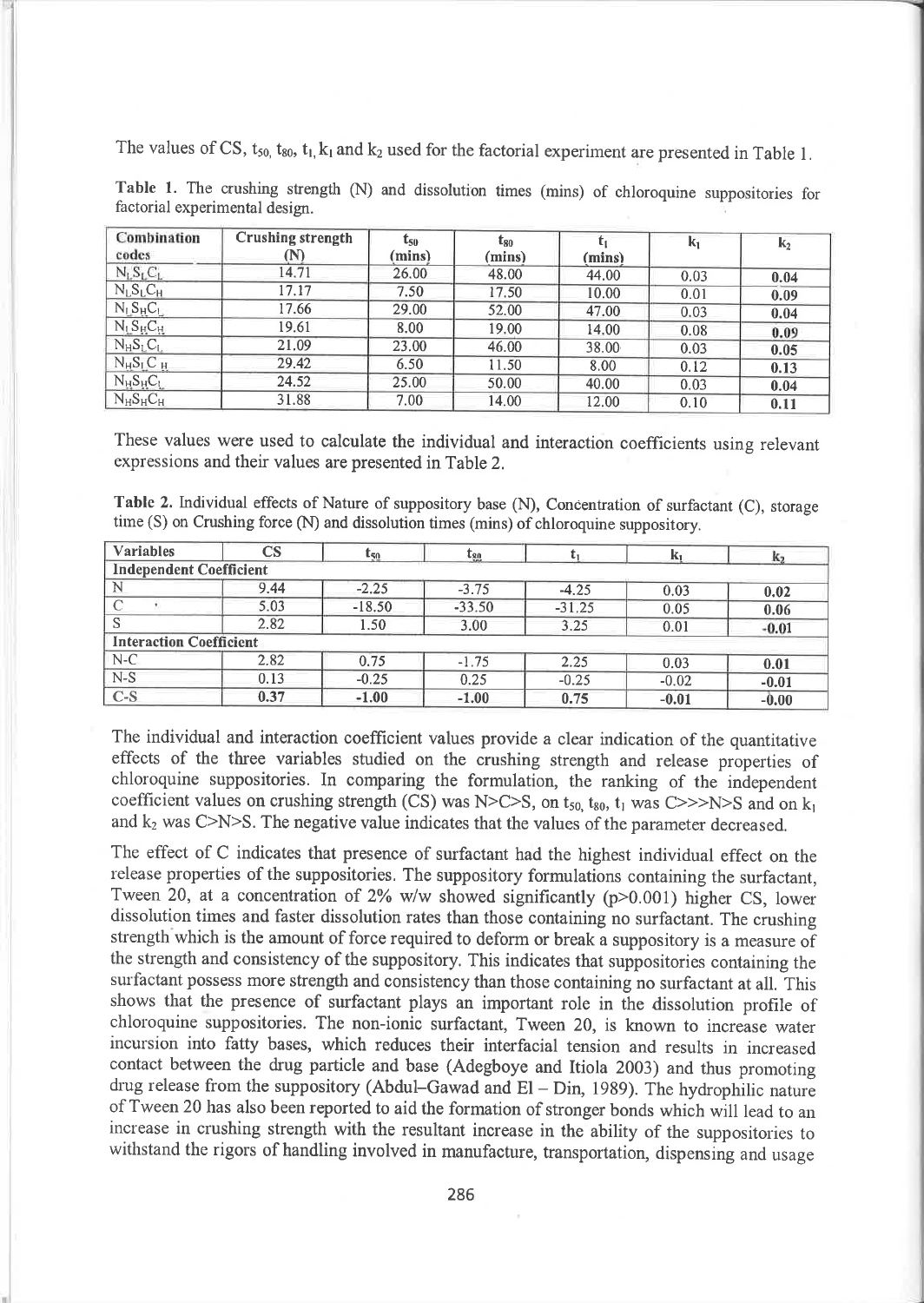of suppositories (Odeku and Itiola 2003b). This result is in agreement with those of previous worker (Onyeji et al. 1999).

The nature of base (N) on the other hand had the highest effect on the crushing force. The effect of N on CS was positive, indicating that changing the type of suppository base from Suppocire@ AS2 to Witepsol@ H15 led to an increase in crushing strength. This suggests that suppositories containing Witepsol@ H15 as base were stronger than those from Suppocire@ AS2. This may be due to the chemical composition such as the glyceride content and the structure of the bases as well as their hydroxyl value. Witepsol@ H15 has a lower hydroxyl value than Suppocire@ AS2 indicating that more paıticle- particle interaction will occur between the drug and base. The effect N on the dissolution times  $(t_{50}$  and  $t_{80})$  was negative indicating that suppositories made with Witepsol@ H15 had lower dissolution times than Suppocire@ AS2, while the positive effects on dissolution rates indicated a reduction in the dissolution rates  $k_1$  and  $k_2$ . This information is of importance where a high blood level of the drug is required for quick pharmacologic effect (Adegboye and Itiola 2003).

The storage time (S) generally had the lowest individual effect on the CS and release properties of the suppositories. The effect of storage on the properties of the suppositories was positive, indicating that the crushing strength and dissolution times of the suppositories increase with storage. This could be attributed to the fact that suppositories tend to become harder over time owing to intermolecular attractions. However, there were no significant difference (p>0.05) in the CS and release properties of the suppositories when freshly prepared and after storage at  $25\pm2\degree$ C for a period of six months. Thus, the suppositories were able to retain their integrity on storage.

The interaction coefficient values indicate the effects of the variables in combination on the CS and release properties of the suppositories (Table 2). The values of the interaction coefficient indicate that the variables were interacting with each other to varying degree. The ranking of the interaction effects on crushing strength,  $t_{80}$  and  $t_1$ was N-C >C-S > N-S, on  $t_{50}$  was C-S > N- $C > N-S$ , on k<sub>1</sub> was N-C> N-S > C-S and on k<sub>2</sub> N-C = N-S > C-S. The interaction effect indicates that the concentration of surfactant (C) interacted with the two other variables, N and S, to influence the mechanical and drug release properties of suppositories. Thus, the type of base used in the preparation of chloroquine suppositories as well as the inclusion of the surfactant plays an important role in determining the crushing strength and release properties of chloroquine suppositories.

## Conclusion

The results obtained suggest that changing the suppository base from Suppocire@ AS2 to Witepsol@ H15 led to an increase in the crushing strength and dissolution rates but decrease in the dissolution times. The inclusion of a surfactant into the suppository formulation led to an increase in the CS but decrease in the dissolution times. The interaction between nature of base (N) and concentration of surfactant (C) had the highest effects on the mechanical and drug release properties of suppositories. Thus, the nature of the base and concentration of surfactant used in suppository formulations need to be carefully chosen during formulation in order to obtaiıı suppositories of desired mechanical and drug release properties.

## Acknowledgments

We gratefully acknowledge the GATTEFOSSE, France, for the generous gift of Suppocire@.

## References

Abdul-Gawad, A. G. and El-Din, E. Z. (1989).. In vitro release and in vivo availability of Chloroquine phosphate formulated suppositories. Drug Dev. Ind. Pharm. 15: 2681-2693.